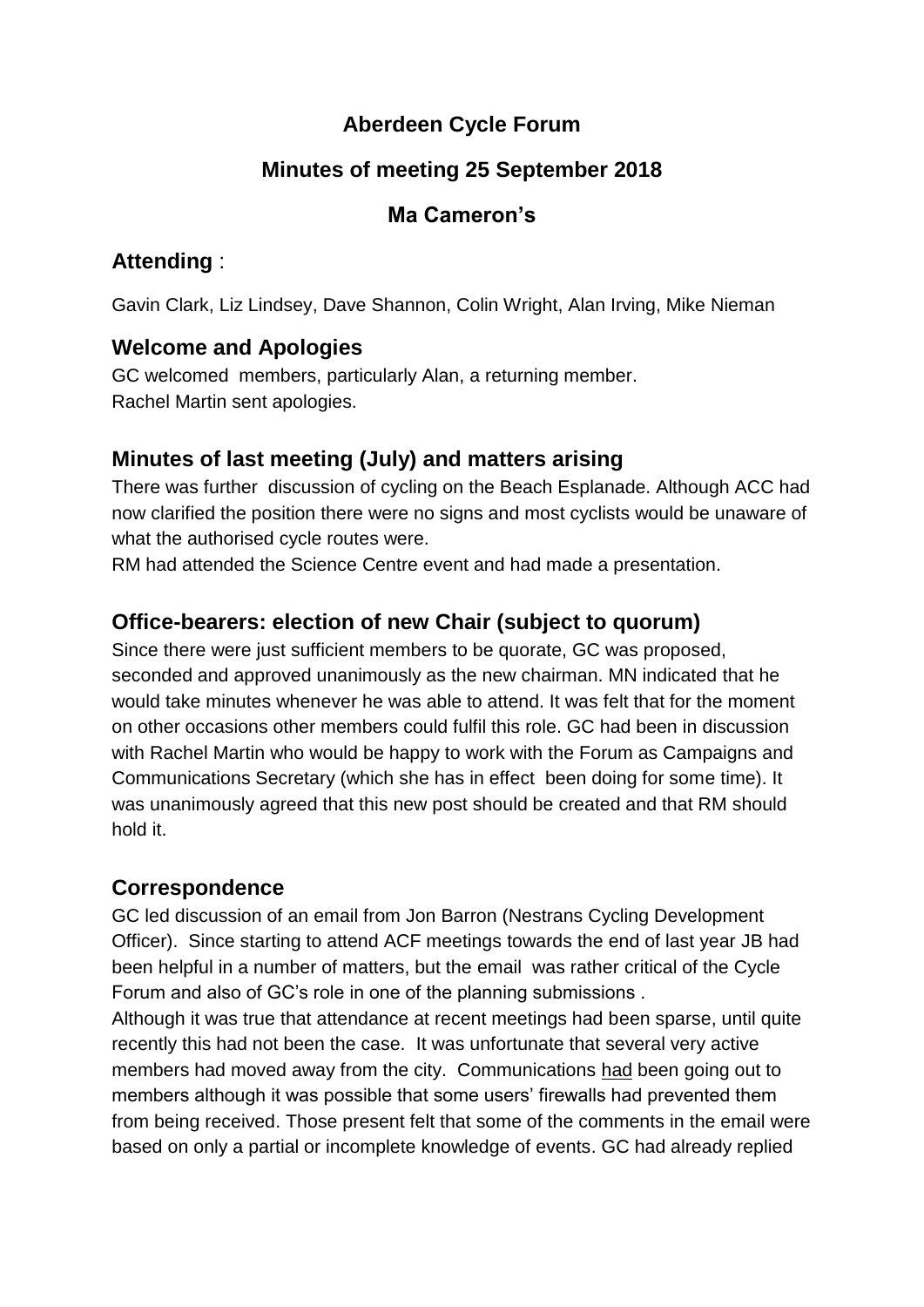in brief to JB on behalf of the forum. It was agreed that no further response was required.

Events : Reflections on 9<sup>th</sup> September demo and ITWMC 16<sup>th</sup> Sept; Nestrans event 26<sup>th</sup> September, We Walk We Cycle We Vote campaigners day 29<sup>th</sup> September.

GC spoke to this item, saying that the demo had been very successful in raising the concerns of cyclists concerning the AWPR development. In fact the demo was the lead story on STV evening news and got more "air time" than the official event. It was very disappointing that the event organisers had decided to cancel the In Town Without My Car event due to adverse weather concerns, but did not communicate this to ACF (who were due to be manning a stand) so that 3 of our volunteers had arrived on Belmont St ready to set up at 09:30 only to discover the cancellation.

There was discussion of the Nestrans event to be held on the  $26<sup>th</sup>$  September, billed as Cycling in the NE – moving forward together. It was disappointing that ACF, as a long established champion of cycling in Aberdeen City, had not been invited to be part of the development of this idea. However GC and RM were to attend the meeting on behalf of the forum.

#### **Campaigns**

RM had suggested to GC that we should campaign for segregated cycle lanes on King Street. While there was clearly merit in this because of many students using this route there was a danger that we might dilute our efforts too much, and that it would perhaps be better to just concentrate on Union Street? It was agreed this needed further thought. It was pointed out that ACF had already been asked for, and had provided to ACC, suggestions for cycle routes ("Quality Cycle Corridors"), including King St, and this had sunk without trace. There was also the Westhill Cycle Route petition. This was supposed to be discussed again by ACC, but the committee structure had now changed, and it was thought it would have to be brought back to another committee. CW would attempt to find out how ACF could reactivate this.

#### **Consultations** :

Aberdeen South Harbour transport connections (deadline 28<sup>th</sup>) September)

GC indicated that this was about how the new development would connect to the city and the AWPR. It was still at an early, strategic level, dealing with the pro's and